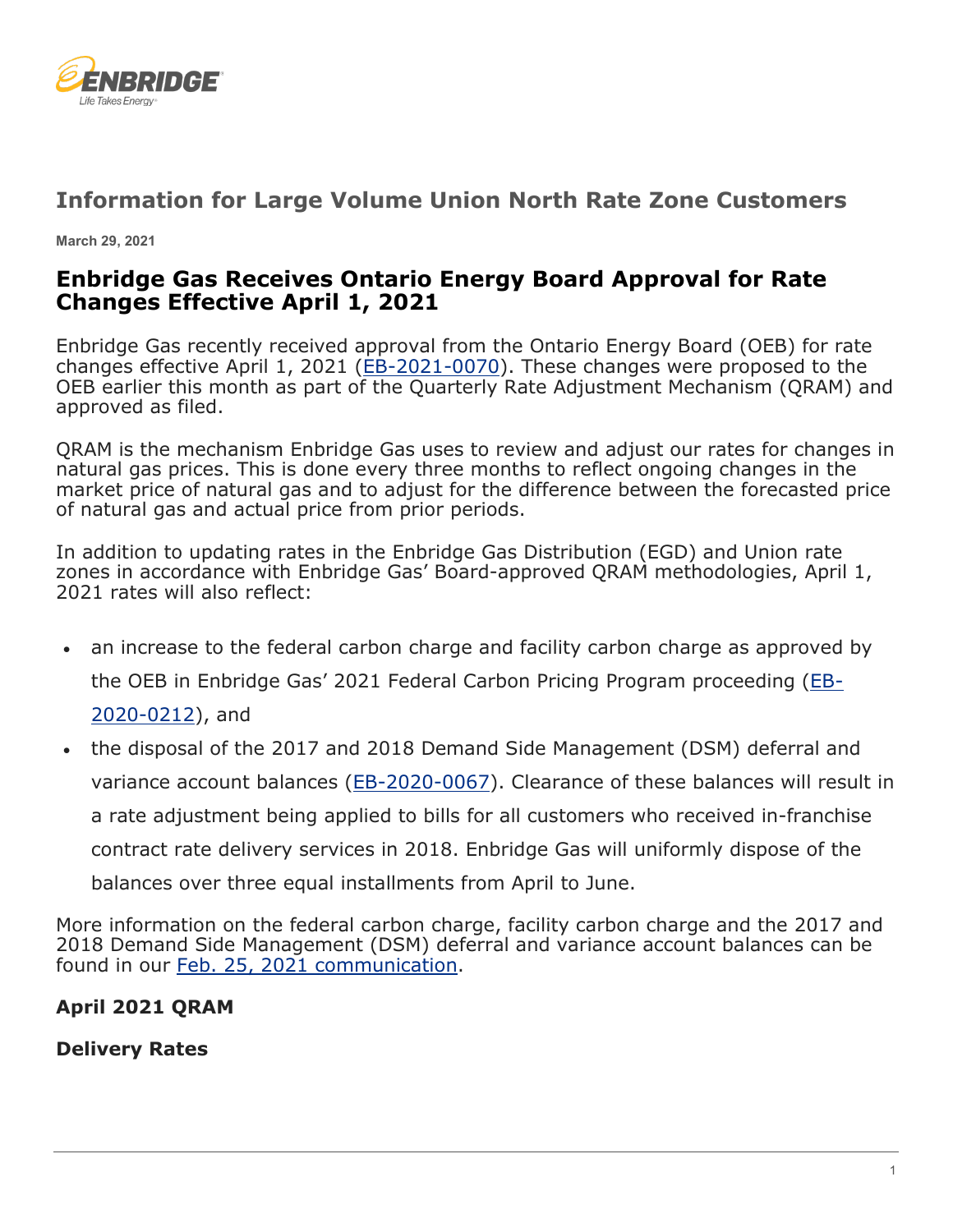

The following changes to delivery rates reflect quarterly updates to gas costs (compressor fuel, unaccounted for gas, and carrying costs of gas in inventory). This can be found on the "Delivery" line of the invoice.

|          | Approved Delivery Rate Change <sup>*</sup> (cents/m <sup>3</sup> ) |
|----------|--------------------------------------------------------------------|
| Rate 20  | 0.0019                                                             |
| Rate 100 | No change                                                          |

\*Excludes approved changes reflecting the 2021 Federal Carbon Pricing Program application (EB-2020-0212).

### **Rate 01 and Rate 10 Customers**

[Rate 01](https://www.uniongas.com/residential/rates/current-rates) and [Rate 10](https://www.uniongas.com/business/account-services/myaccount/rates) will also be changing effective April 1, 2021. Customers can find current information on these rates on our website or in the notice included with their April bill.

#### **Balancing Transaction Fees**

Balancing transaction fees will be updated effective April 1, 2021. For current rates, please see the [Balancing Transaction Fee Schedule.](https://www.uniongas.com/-/media/business/your-account-and-services/unionline/contractsrates/services/pdf/FeeSchedule.pdf?la=en&hash=AED6A2F254D321D530604D14A73FC365C58B10BA)

For more information, find the full application [\(EB-2021-0070\)](https://www.enbridgegas.com/Regulatory-Proceedings) posted on our website.

## **Enbridge Gas files an Application for 2019 Demand Side Management Deferral and Variance Account Clearing**

On March 10, 2021, Enbridge Gas applied to the Ontario Energy Board (OEB) to dispose of its 2019 Demand Side Management (DSM) deferral and variance account balances [\(EB-2021-0072\)](https://www.enbridgegas.com/Regulatory-Proceedings). The DSM program is our energy conservation program that is available to customers.

The proposed 2019 DSM deferral and variance account adjustment includes the actual cost of delivering the DSM programs (versus the forecast cost built into 2019 rates), revenue recovery attributable to consumption reduction due to DSM conservation measures (Lost Revenue Adjustment Mechanism), as well as incentives Enbridge Gas earns when meeting OEB-approved DSM targets. The proposed adjustment does not include any gas cost-related deferrals that are managed under the QRAM process or other non-commodity deferral balances.